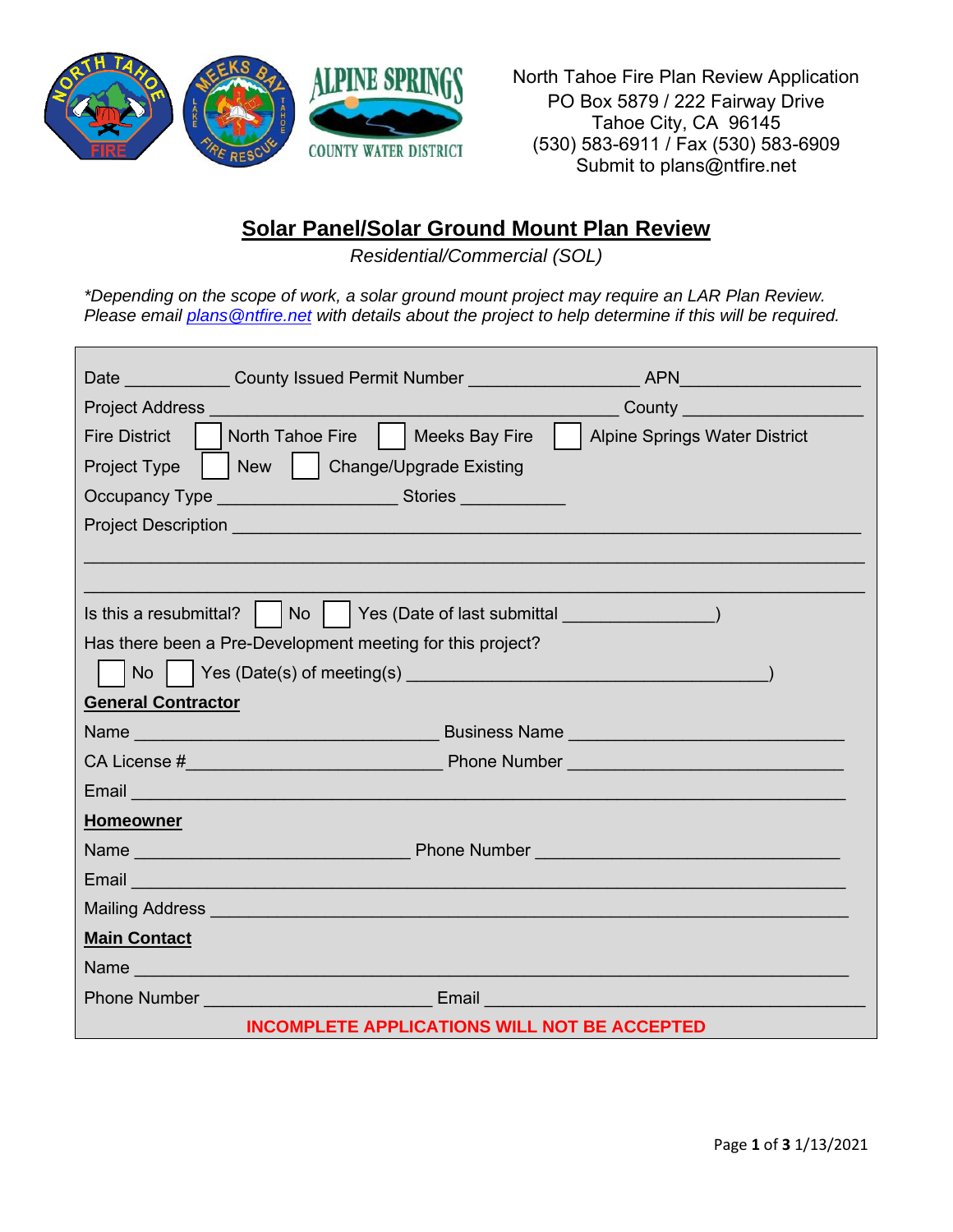#### **Review the statements below. Check the boxes once the statements have been reviewed.**

Plan review turnaround is 15-business days from the date plan review fees are paid. Do not contact our office during the 15-business day review turnaround. Our staff will not respond to your inquiry. Once your review is complete, our office will contact you via email.

Review the submittal requirements below. NTFPD is no longer able to approve plans with conditions. If any of the requirements are missing, plans will not be approved and will be subject to resubmittals and resubmittal fees. All resubmittals trigger a new 15 business day turnaround.

### *Check the type of plan review that applies. Under the selected type, check the requirements to ensure all are met prior to submitting.*

| NTFPD/Placer Co. Review Submittal Requirements -                                                                                                                                                                                                                                                                                                                            |
|-----------------------------------------------------------------------------------------------------------------------------------------------------------------------------------------------------------------------------------------------------------------------------------------------------------------------------------------------------------------------------|
| A complete set of plans stamped and signed by the design professional(s).                                                                                                                                                                                                                                                                                                   |
| Applicable building codes and standards must be noted on the cover sheet, including the<br>NTFPD Amended fire code.                                                                                                                                                                                                                                                         |
| Device cut sheets.                                                                                                                                                                                                                                                                                                                                                          |
| The county issued project permit number. If the permit issuance checklist is already issued,<br>include this with submittal. If not, you will be required to submit a copy to NTF once it is issued.                                                                                                                                                                        |
| Pre-Development Meeting Findings/Alternate Materials and Methods Request (If applicable).                                                                                                                                                                                                                                                                                   |
| MBFPD/El Dorado Co. Review Submittal Requirements -                                                                                                                                                                                                                                                                                                                         |
| A complete set of plans stamped and signed by the design professional(s).                                                                                                                                                                                                                                                                                                   |
| Applicable building codes and standards must be noted on the cover sheet, including the<br>MBFPD Amended fire code.                                                                                                                                                                                                                                                         |
| Device cut sheets.                                                                                                                                                                                                                                                                                                                                                          |
| The county issued project permit number.                                                                                                                                                                                                                                                                                                                                    |
| Pre-Development Meeting Findings/Alternate Materials and Methods Request (If applicable).                                                                                                                                                                                                                                                                                   |
| Once the project is reviewed and approved, NTFPD/MBFPD will sign-off the workflow in the county's<br>system and add any Fire flags/holds/notes that will be required for project final. This will allow for permit<br>issuance from the county if their requirements have been met. Notify them when this review is approved.                                               |
| I hereby acknowledge that I have read the Fire District's requirements above for plan review.<br>Furthermore, I acknowledge that if any of the requirements are not complied with, the plans/project will<br>fail review and will be subject to resubmittals and resubmittal fees. By signing below, I am verifying that<br>I have met the requirements for this submittal. |

| Signature                                           | Date |
|-----------------------------------------------------|------|
| Review section below after plan review is complete. |      |